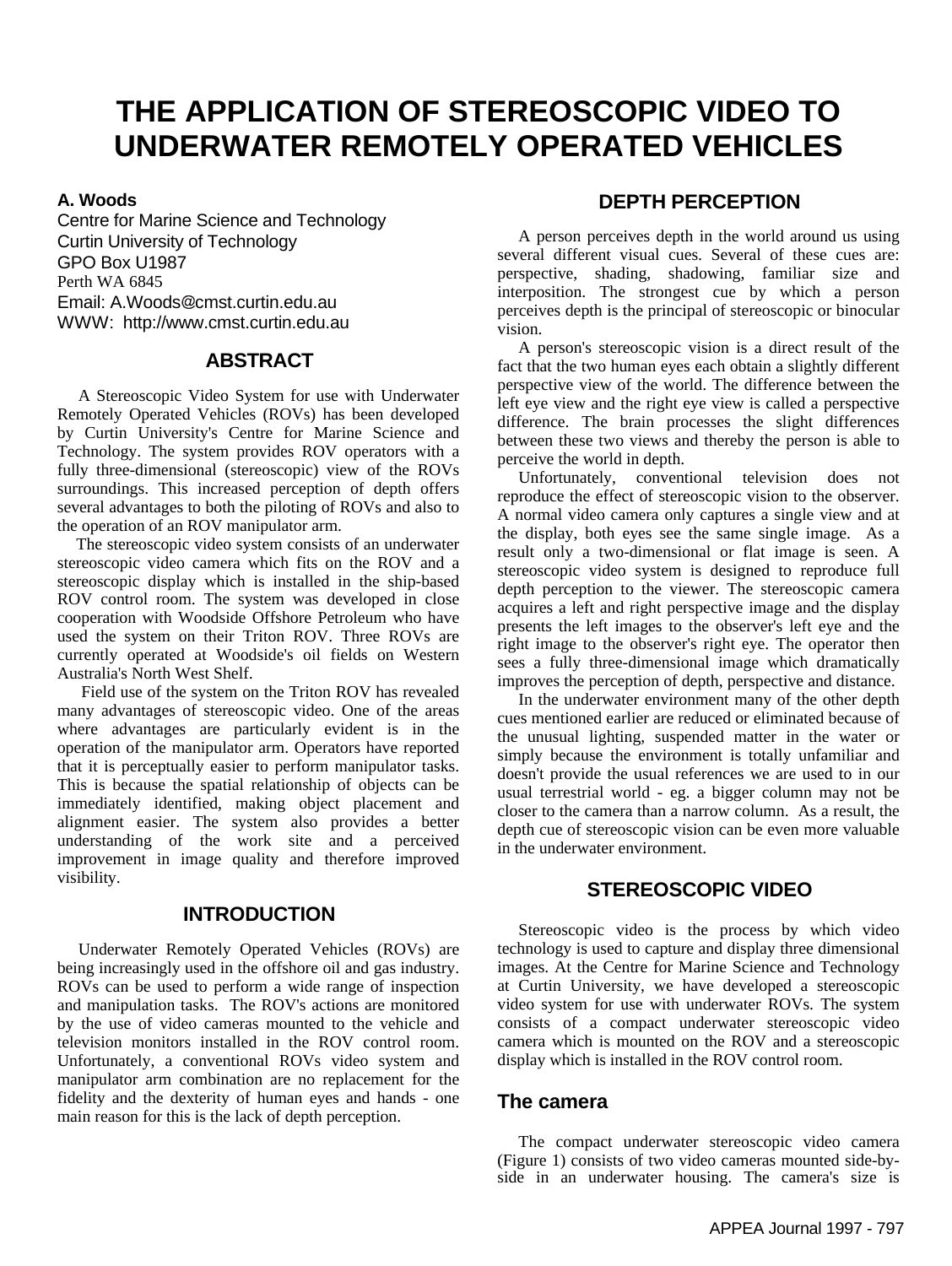110mm  $\phi$  x 240mm which is approximately the same size as conventional underwater video cameras. The camera is fitted with 7mm auto-iris fixed focal length and fixed focus lenses. The camera in installed on the ROV in the same manner as conventional underwater video cameras. Only one of the ROVs existing video channels is needed to transfer the stereoscopic video signal to the surface based control room for display on the stereoscopic display.

 An important feature of the video camera is that it only outputs a single video signal and therefore only requires a single video channel between the ROV and the surface. The camera combines the two perspective (left and right) views into a single video signal using a process called multiplexing. A PAL video signal (as used in Australia and Europe) displays 50 discrete images per second. The camera stores left and right images onto alternate images of the video signal so that 25 images per second are from the left camera and the other 25 images per second are from the right camera - in a left, right alternating sequence. This signal can also be recorded with a video recorder for later playback in full 3D.

 One of the other features of the camera is that it can be switched to operate as a standard 2D video camera if needed. This can be useful if the video signal is to be recorded for later display on a non-3D display.

 The camera also contains special image alignment optics to provide a converged stereoscopic view in such a way that image distortions are reduced (Woods, 1993). Image alignment is a very important principle in the use of stereoscopic video and close attention has been made to this aspect in the design of this camera.

# **The display**

In the ROV control room, the stereoscopic video signal from the stereoscopic video camera is fed into the stereoscopic display (Figure 2). The display system consists of a stereoscopic converter unit and a video monitor. The stereoscopic converter receives the 3D video signal from the stereoscopic video camera and outputs it to the video monitor at twice the original rate. This means that the video signal from the camera (at 50 images per second -



**Figure 1**: The compact underwater stereoscopic video camera.

50Hz) is displayed on the screen at a rate of 100 images per second (100Hz). The higher display rate means that the stereoscopic images will be seen without flicker - if a normal 50Hz display is used, significant flicker would be evident.

 The observer wears a special pair of polarised 3D glasses which allow the observer's left eye to only see the left images and the observer's right eye to only see the right images. The observer will see the underwater images in full-colour flicker-free 3D.

 It should be noted that the system is also compatible with the NTSC video standard (as used in North America) for which the base 60Hz image rate is displayed at 120Hz.

#### **FIELD USE**

 The Stereoscopic Video System has been developed in close cooperation with Woodside Offshore Petroleum. The system has been used in the field by Woodside on a Perry Tritech Inc. "Triton" ROV. The ROV is operated around Woodside's North Rankin and Goodwyn gas production platforms. These platforms are located 140km off the coast of Karratha in Western Australia's North West Shelf region (Figure 3). The Triton ROV is fitted with a Schilling manipulator arm which is used to perform a wide range of manipulative tasks. The stereoscopic video system has been used in a wide range of operational conditions and a range of field experiments have also been performed to assess the performance of the stereoscopic video system on the ROV (Woods et al, 1994).

## **BENEFITS OF STEREOSCOPIC VIDEO**

 Stereoscopic Video offers many benefits to the operation of ROVs - the most obvious being the increase in depth perception. Our research has observed the following benefits of stereoscopic video when used on underwater ROVs:

- Object placement and alignment are easier, particularly when using the manipulator arm. When using conventional video, the operator needs to learn a range of special skills to overcome the lack of depth information (eg. touch and feel, trial and error). These special skills would not normally be needed in real world viewing. When operating in 3D, these special skills are not required because stereoscopic video intuitively provides the operator with depth information the same way that he or she experiences depth in the real world.
- 3D can allow the operator to see through suspended matter (fine particles) in the water.

If the particles are small, the suspended matter acts as noise in the image and acts to mask or mute the background image. In a quite remarkable process, the brain is able to correlate the images from the two eyes to remove noise to see the true signal or background image. This results in a perceived improvement in image quality and therefore improved visibility. The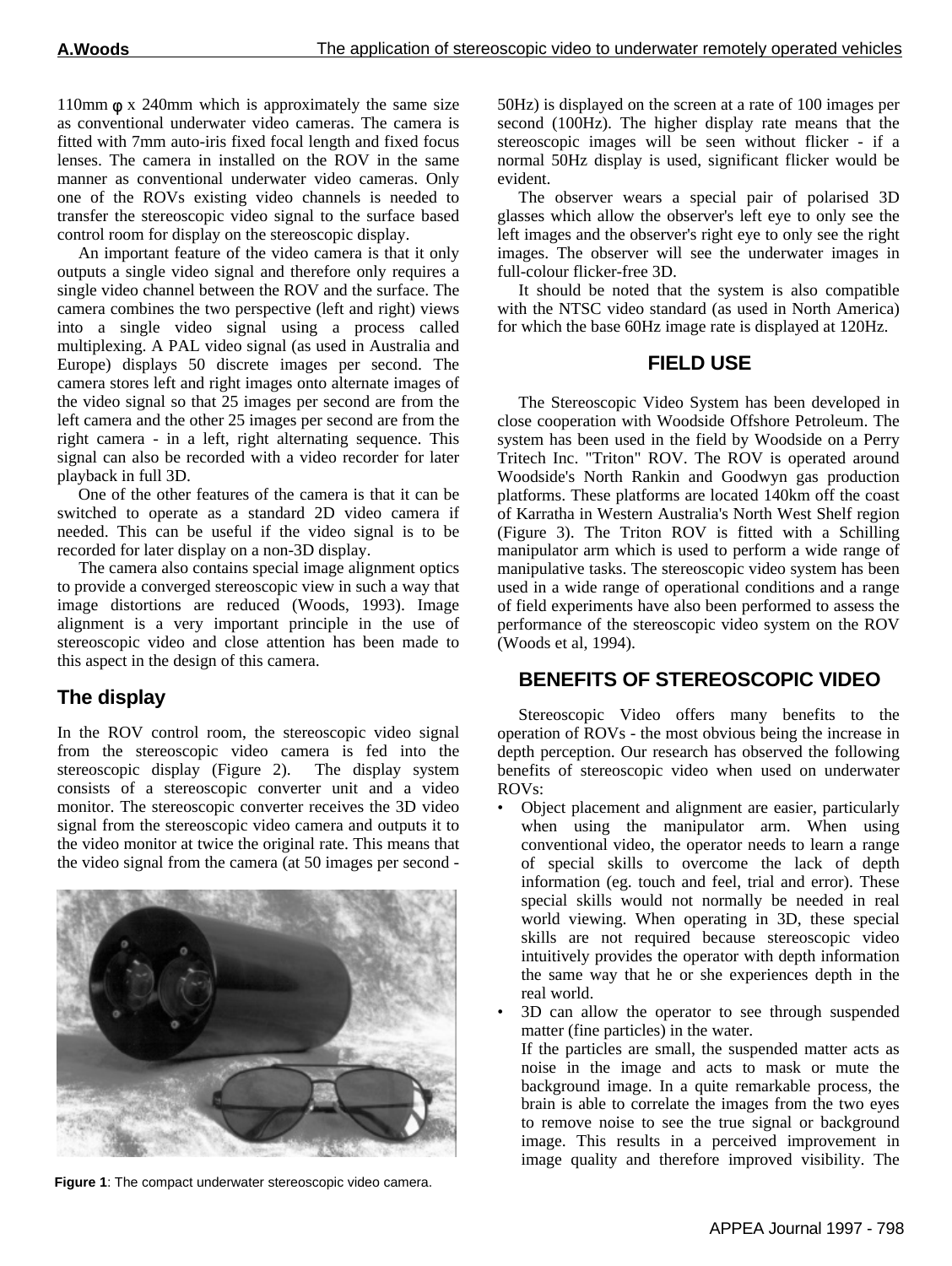

**Figure 2**: The stereoscopic display

perceived improvement in signal to noise ratio has been measured at about 3dB (Pastoor and Schenke, 1989). Even though the system does not physically improve the image quality, the process of viewing the images in stereo makes the images look like they are of a higher quality.

If the particles are large, that part of the background image which a particle obscures for one eye can probably be seen by the other eye. In effect the observer can see around the particles.

• 3D viewing provides the operator with a better knowledge of the work-site layout - WHERE things are - and it also helps the operator identify unfamiliar or complex scenes - WHAT things are. In the underwater environment marine growth can cover parts of the production platform structure. This marine growth can make it very hard to distinguish the arrangement and shape of members of the structure. Stereoscopic video



**Figure 3**: The Triton ROV fitted with the stereoscopic video system at the North Rankin Platform

can make this arrangement quite obvious.

Several ROV operators have reported that they found working with 3D less frustrating and less mentally tiring. Frustration is most likely reduced because the operators use less trial and error. Mental fatigue is reduced probably because the operators spend less effort concentrating on the scene trying to understand it.

 Our experience to date indicates that the use of stereoscopic video (3D viewing) will improve task performance and reduce task time when compared with conventional video (2D viewing). The amount of improvement will depend upon a range of factors, including how depth-dependent the particular task is. Tasks which involve the use of a manipulator arm will generally be highly depth dependant and it is in this area that most improvements are generally experienced.

## **DRAWBACKS**

 There are some drawbacks associated with the use of stereoscopic video. The most obvious drawback is the increased cost of the equipment. The stereoscopic camera and stereoscopic display are specialised equipment and need to be specially procured. The stereoscopic video system we have developed is, however, compatible with all of the existing video equipment of the ROV and ship based control room (umbilical cable, video routing and video recorders). The amount of specialised equipment is therefore kept to a minimum.

 There are some image distortions associated with stereoscopic video. These distortions will depend upon the camera and display configurations used (Woods et al, 1993). The compact underwater stereoscopic video camera has been designed to eliminate a number of distortions which can be present - such as keystone distortion and depth plane curvature (Woods et al, 1993). Non-linearity of distance is however still present. This can be noticed when an ROV is approaching a stationary object at a constant velocity. Non-linearity of distance causes the speed of approach to appear to increase as the ROV comes close to the object. This is a problem with absolute depth perception as opposed to that of relative depth perception which is what is used when for example controlling the manipulator arm. The operator should be made aware of this effect to reduce the likelihood of any problems.

 A rather strange effect which has been noticed is that if the observer moves from side to side while looking at the stereoscopic display, the image will appear to `follow' the observer. In one particular example, the operator had `parked' the ROV against part of the platform structure. When the operator moved his head, the image appeared to move and as a result the operator thought the ROV had moved when in fact it had not. This effect may or may not have any detrimental effects, however, if the operator is made aware of this effect, any possible problems should be reduced.

 Objects which are too close to the stereoscopic camera may appear blurred or as double images. This is similar to